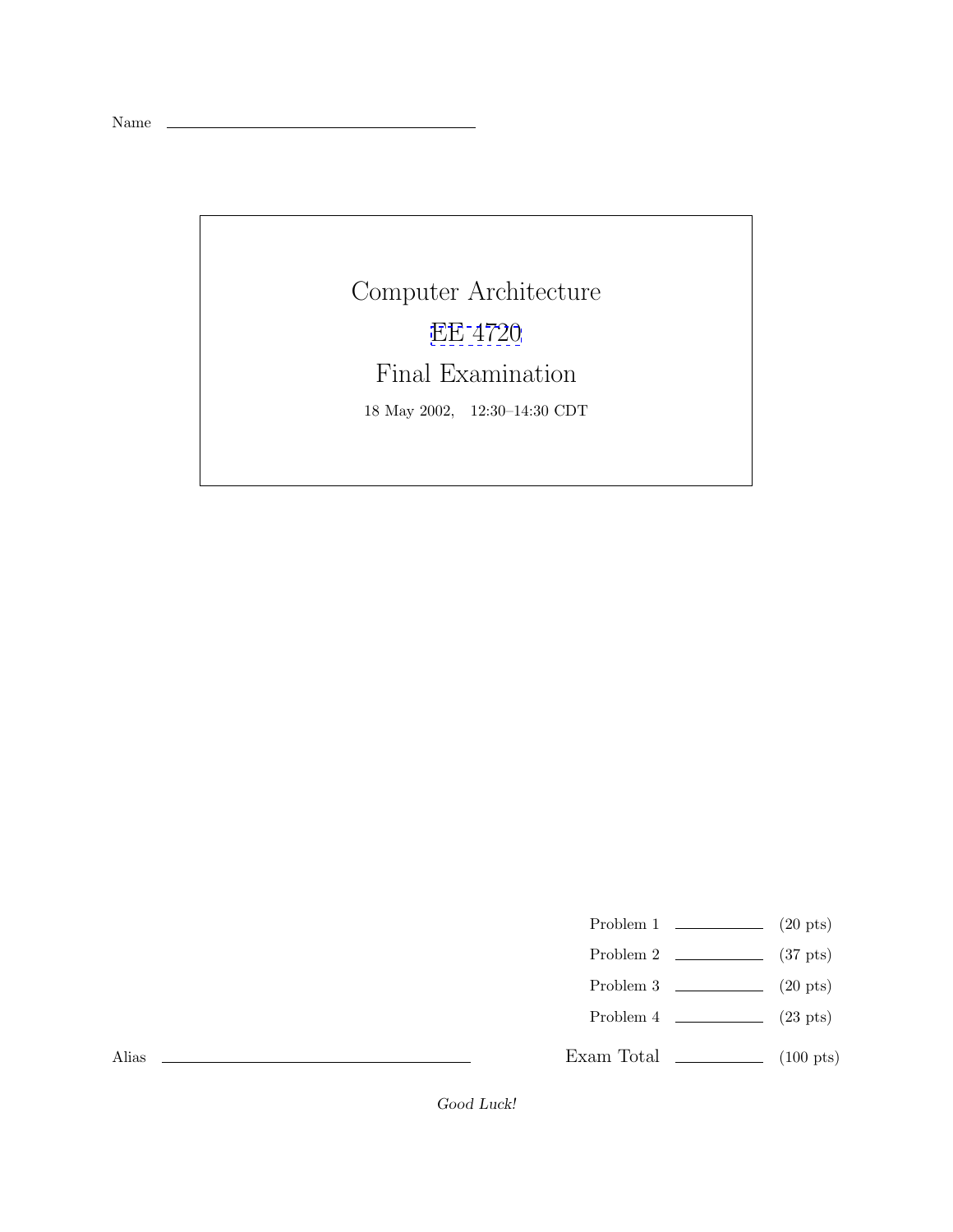Problem 1: The (hopefully familiar) code fragment on the next page executes as shown on the dynamically scheduled system illustrated below.

(*a*) For each entry in the Physical Register File table on the next page place a "[" at the cycle(s) at which a physical register is allocated (removed from the free list) and place a "]" at the cycle(s) at which it is placed back in the free list. (This was part of the solution to Homework 5.) (10 pts)

(*b*) The diagram below includes circled letters, these letters appear in a Signals Values Table on the next page.

(10 pts) Fill in the table showing the signals that will appear on the labeled wires.

- Use register names (f0,  $$1, etc.$ ) for architected registers (but not for physical registers!).
- Use a question mark for a physical register number that cannot be determined from the tables.
- Since the machine is four-way superscalar each wire holds four values. Do not show values for the instructions that are not in the table, such as the two instructions following sub.
- Assume that values have been correctly computed, even if they depend upon preceding instructions in the same group. (This affects row E in the table.)

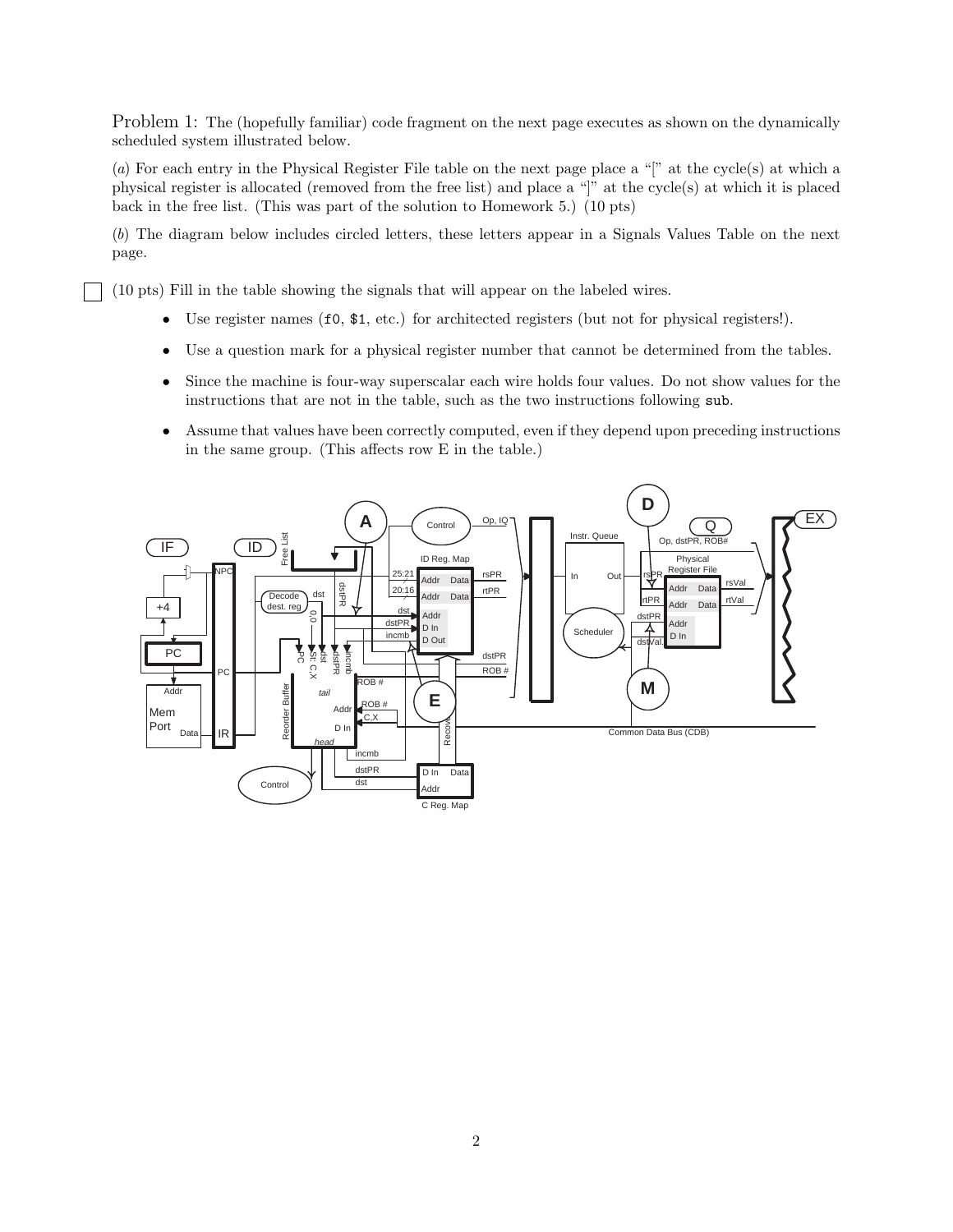LOOP: # Cycle 0 1 2 3 4 5 6 7 8 9 10 11 12 13 14 15 16 ldc1 f0, 0(\$1) IF ID Q L1 L2 WC IF ID Q L1 L2 WB C IF ID Q L1 L2 WB C IF ID Q L1 L2 WB mul.d f0, f0, f2 IF ID Q M1 M2 M3 M4 M5 M6 WC IF ID Q M1 M2 M3 M4 M5 M6 WC IF ID Q M1 M2 M3 M4 M5 M6 WC IF ID Q M1 M2 M3 M4 M5 sdc1 0(\$1), f0 IF ID Q L1 L2 WC IF ID Q  $L1$  L2 WC IF IDQ L1 L2 WC addi \$1, \$1, 8 IF ID Q EX WB C IF ID Q EX WB C IF ID Q EX WB C bne \$2, \$0 LOOP IF ID Q B WB C IF ID Q B WB C IF ID Q B WB C sub \$2, \$1, \$3 IF ID Q EX WB C IF ID Q EX WB C IF ID Q EX WB C # ID Map 0 1 2 3 4 5 6 7 8 9 10 11 12 13 14 15 16 17 f0 99 97,96 94,93 91,90 \$1 98 95 92 89 # In cycle one first 97 is assigned to f0, then 96 (replacing 97). The # same sort of replacement occurs in cycles 4 and 7. # Commit Map 0 1 2 3 4 5 6 7 8 9 10 11 12 13 14 15 16 17 f0 99 97 96 94 93 91 90 \$1 98 95 92 89 # Physical Reg File 2 3 4 5 6 7 8 9 10 11 12 13 14 15 16 17 99 1.0 98 0x1000 97 10  $96$  11 95 0x1008 94 20 93 2.2 92 0x1010 # Cycle 0 1 2 3 4 5 6 7 8 9 10 11 12 13 14 15 16 17 # Signal Values 0 1 2 3 4 5 6 7 8 9 10 11 12 A D E M # Cycle 0 1 2 3 4 5 6 7 8 9 10 11 12 3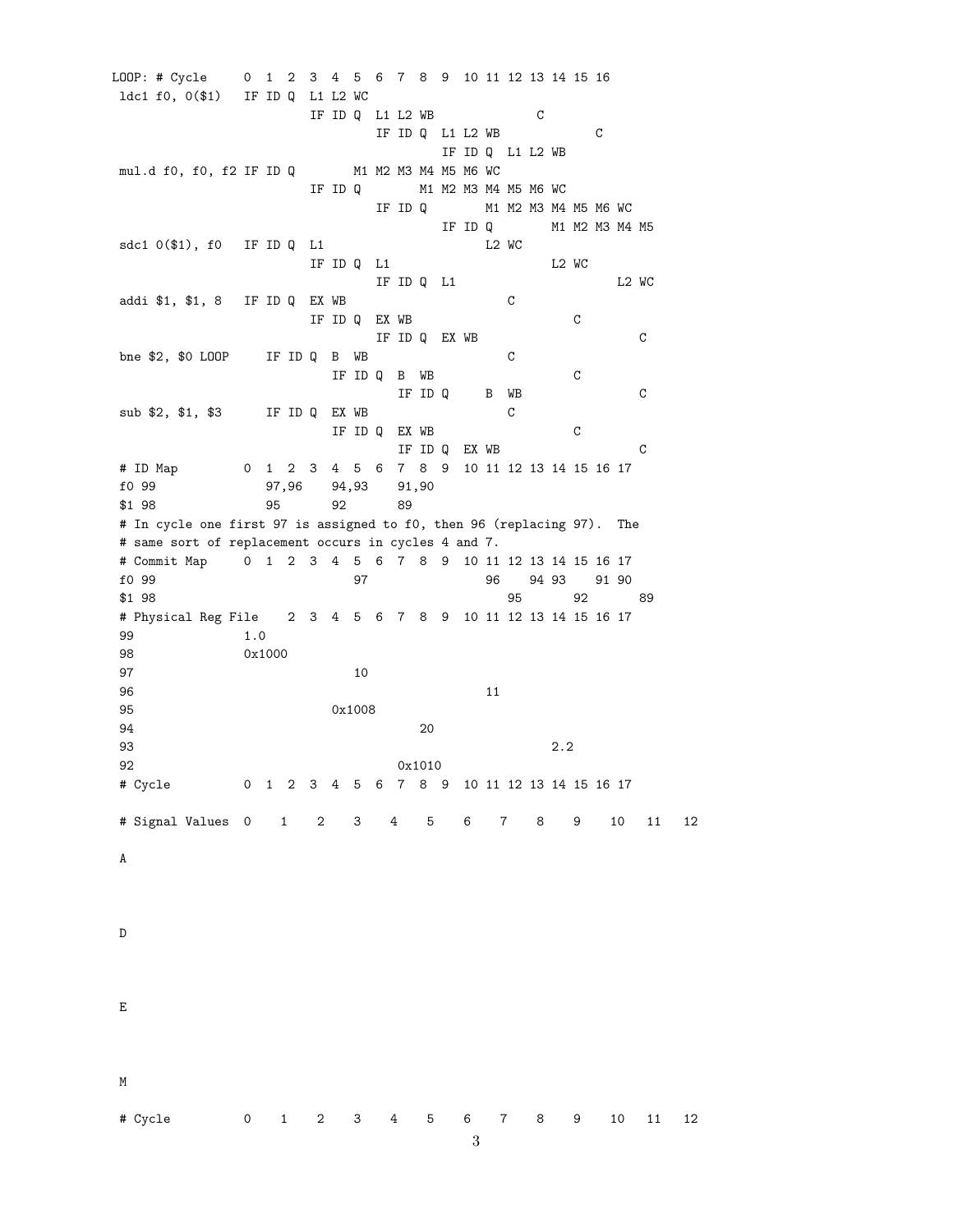Problem 2: The add instruction below is a predicated version of a MIPS instruction (for this exam). If the contents of register \$s5 (for the example) is non-zero the add instruction executes normally. If it's zero then it's as though the add never executed. Any GPR can be used to hold the predicate.

| # Cycle                     | 0 1 2 3 4 5 6  |  |                |                 |  |
|-----------------------------|----------------|--|----------------|-----------------|--|
| xor \$v1, \$a0, \$a1        | IF ID EX ME WB |  |                |                 |  |
| $1w$ \$s5, $0$ (\$t2)       |                |  | TF TD FX MF WB |                 |  |
| $($s5)$ add $$s1, $s2, $s3$ |                |  |                | TF TD FX MF. WB |  |

(*a*) Suppose there are predicated versions of other two-source, one-destination instructions. How might they be coded in MIPS? The coding should be chosen to ease implementation. (5 pts)

(*b*) Modify the pipeline below to implement predication; it should run the code above correctly and without stalls (as illustrated). The added hardware must detect whether the predicate is true or false and take appropriate action. It should include bypassing, for example, to handle the dependency carried by \$s5 or from xor if the predicate were \$v1.

*Hint: A correct solution uses multiplexors, an is P (box that recognizes a predicated instruction), assorted gates, and some modifications to existing components.*

 $(9$  pts)

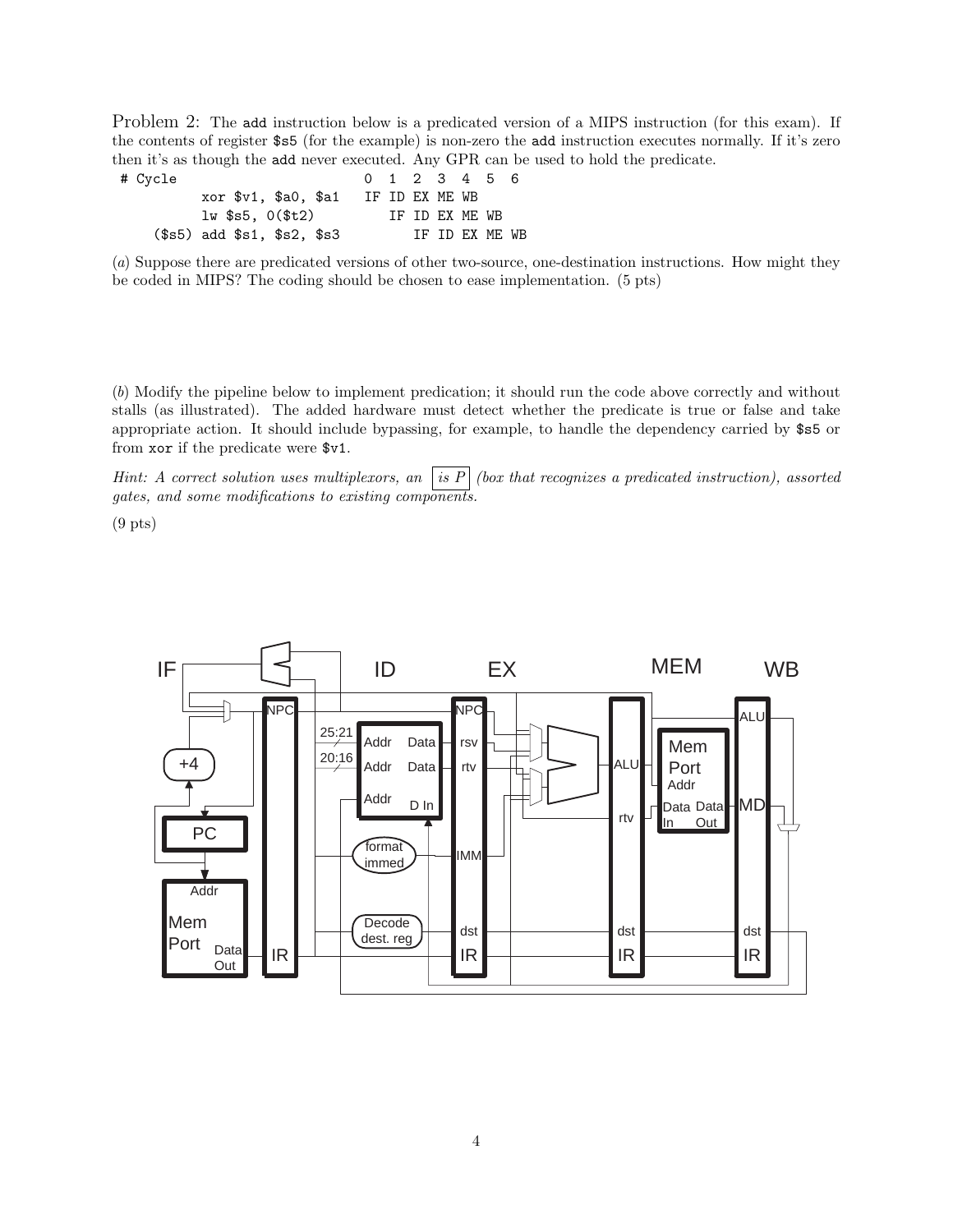## Problem 2, continued:

(*c*) Assume predicates were implemented as requested in the previous part. Explain why bypassing of the dependency carried by \$s1 in the program below won't work for the hardware below. Explain how the problem might be fixed. (8 pts)

| # Cycle                     |  |                      | $0 \t1 \t2 \t3 \t4 \t5 \t6$ |                 |                 |                |  |
|-----------------------------|--|----------------------|-----------------------------|-----------------|-----------------|----------------|--|
|                             |  | xor \$s5, \$a0, \$a1 | IF ID EX ME WB              |                 |                 |                |  |
|                             |  | $1w$ $$s5.0($t2)$    |                             | IF ID FX MF. WB |                 |                |  |
| $($s5)$ add $$s1, $s2, $s3$ |  |                      |                             |                 | TF TD FX MF. WB |                |  |
|                             |  | or $$s4, $s1, $v0$   |                             |                 |                 | IF ID EX ME WB |  |
|                             |  |                      |                             |                 |                 |                |  |

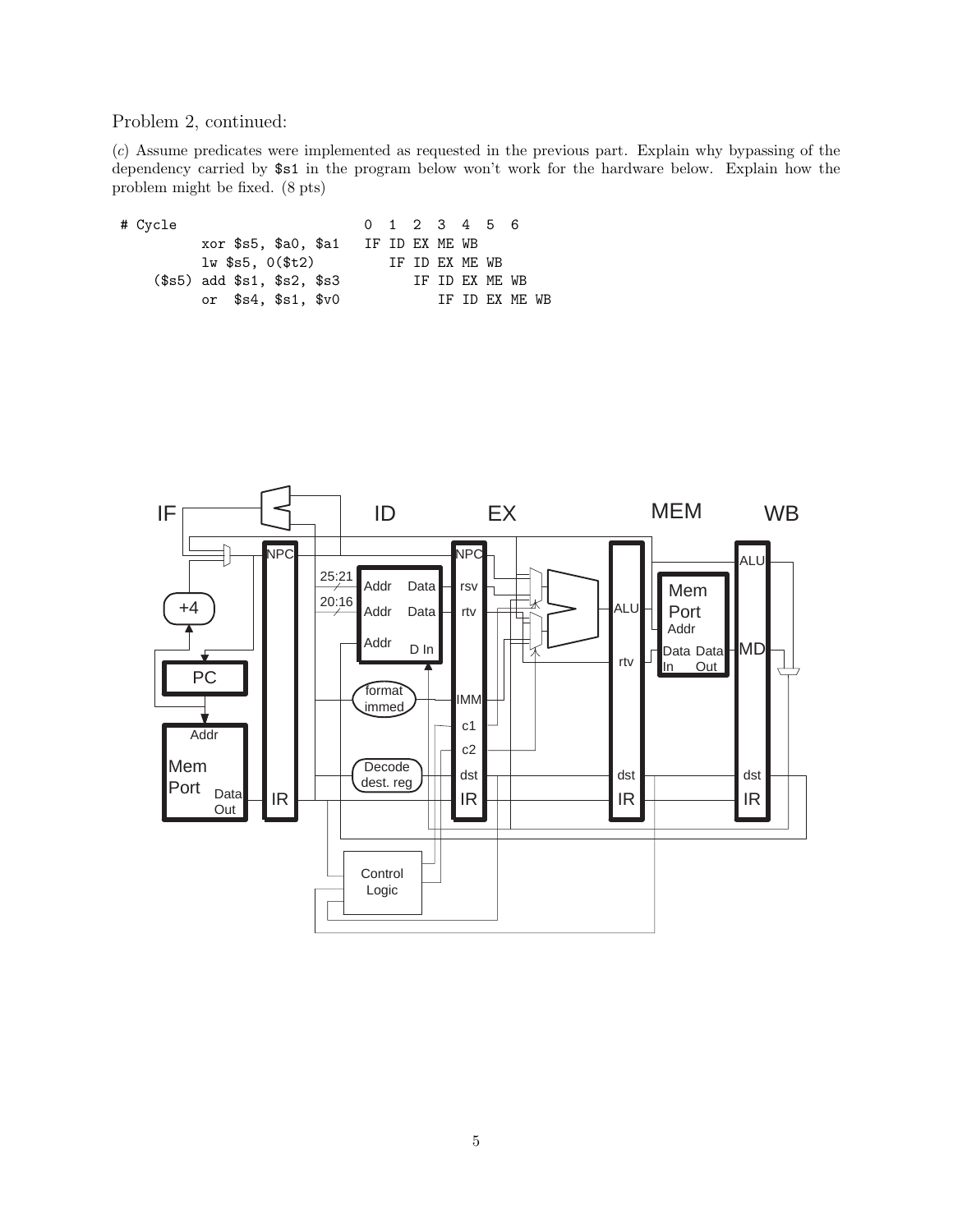Problem 2, continued: Consider such predicated instructions in a dynamically scheduled implementation using method 3. The implementation without predicate prediction (the next two parts) should realize the benefit of predicated instructions: avoiding the need for branches.

(*d*) How might the ID Register Map be updated for predicated instructions? (For partial credit: Why is this a good question?)(5 pts)

(*e*) Based on your answer above, how is execution affected if the predicate turns out to be false? (5 pts)

(*f*) Consider a dynamically scheduled system using predicate prediction. What should be done when a predicate is mispredicted? Under what circumstances (properties of program being run) would it be faster than a system without predicate prediction? Under what circumstances would it be slower? (5 pts)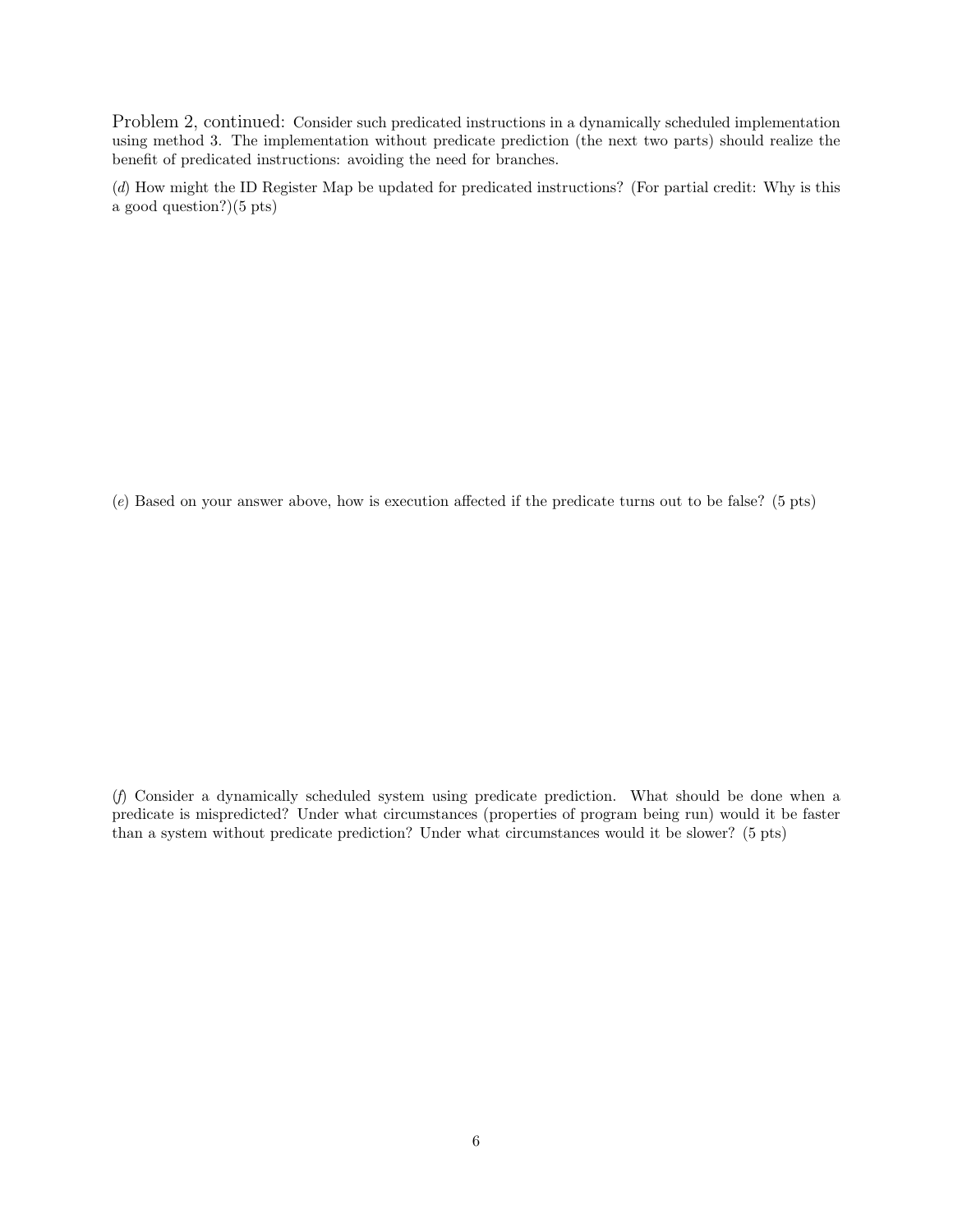Problem 3: The diagram below is for an  $2$  MiB ( $2^{21}$  byte) 16-way set-associative cache, with a line size of 128 characters, for a system with 8-bit (how ordinary) characters.

(*a*) Answer the following, formulæ are fine as long as they consist of literals and grade-time constants. (10 pts)

Fill in the blanks in the diagram.



Show the address bit categorization. Label the sections appropriately. (Alignment, Index, Offset, Tag.)



Memory Needed to Implement (Indicate Unit!):

Show the bit categorization for a direct mapped cache with the same capacity and line size.

| $\mathbf{v}$<br>COOC<br>Audiess.<br>--- |  |  |
|-----------------------------------------|--|--|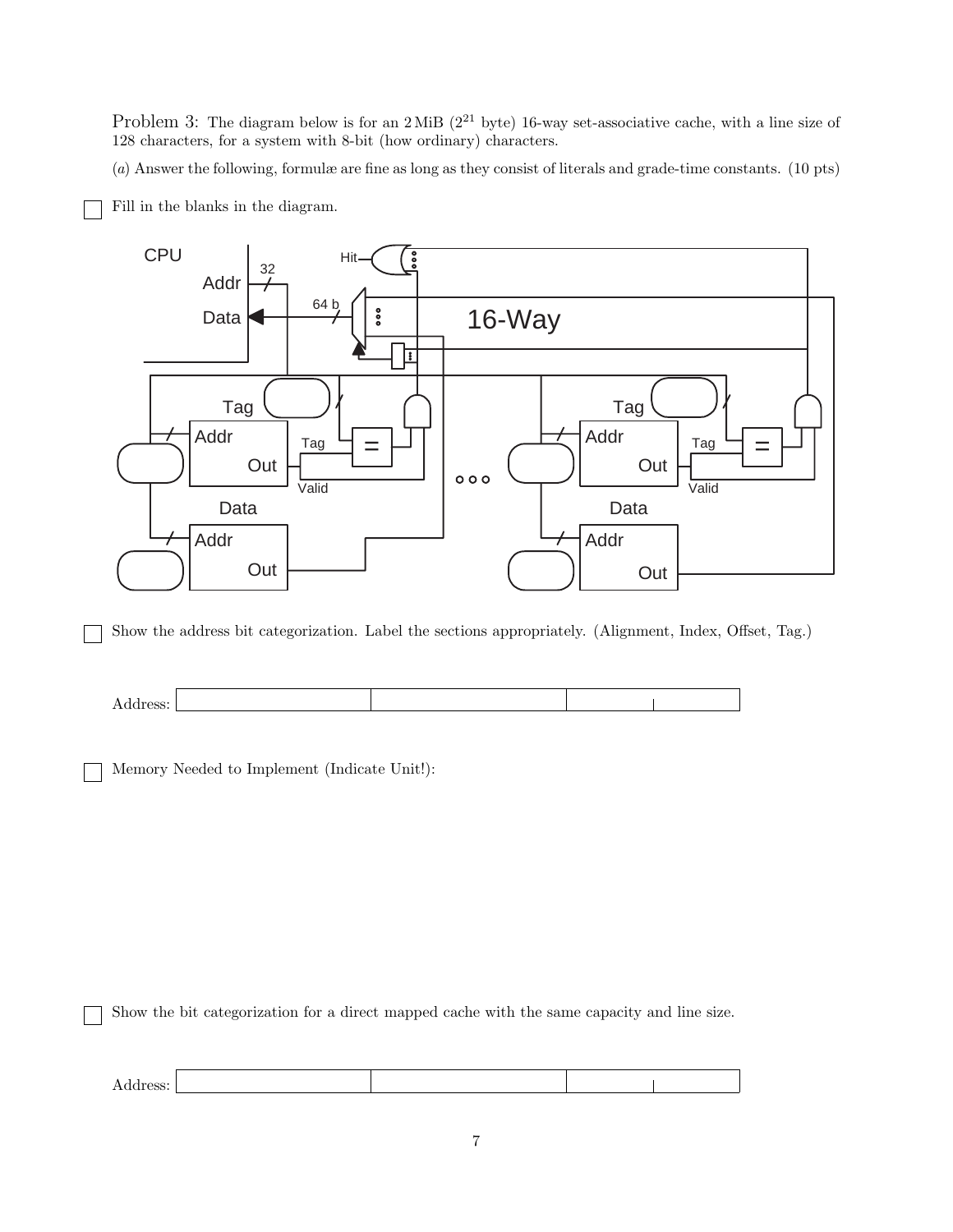Problem 3, continued: Continue to use the set-associative cache from the previous part. When the code below starts running the cache is empty. Consider only accesses to the array.

```
half *h = 0x100000; // sizeof(half) = 2 characters
int sum;
int i,j;
int ISTRIDE = 1;
int ILIMIT = 1024;
for(j=0; j<4; j++)
  for(i=0; i<ILIMIT; i++)
    sum += h[ ISTRIDE * i ];
```
(*b*) Answer the following. (10 pts)

What is the hit ratio for the program above?

Find the minimum value of ISTRIDE needed to maximize the miss ratio. (That is, minimize the hit ratio, make things really slow.) Don't forget that the cache is set associative. Do not modify ILIMIT.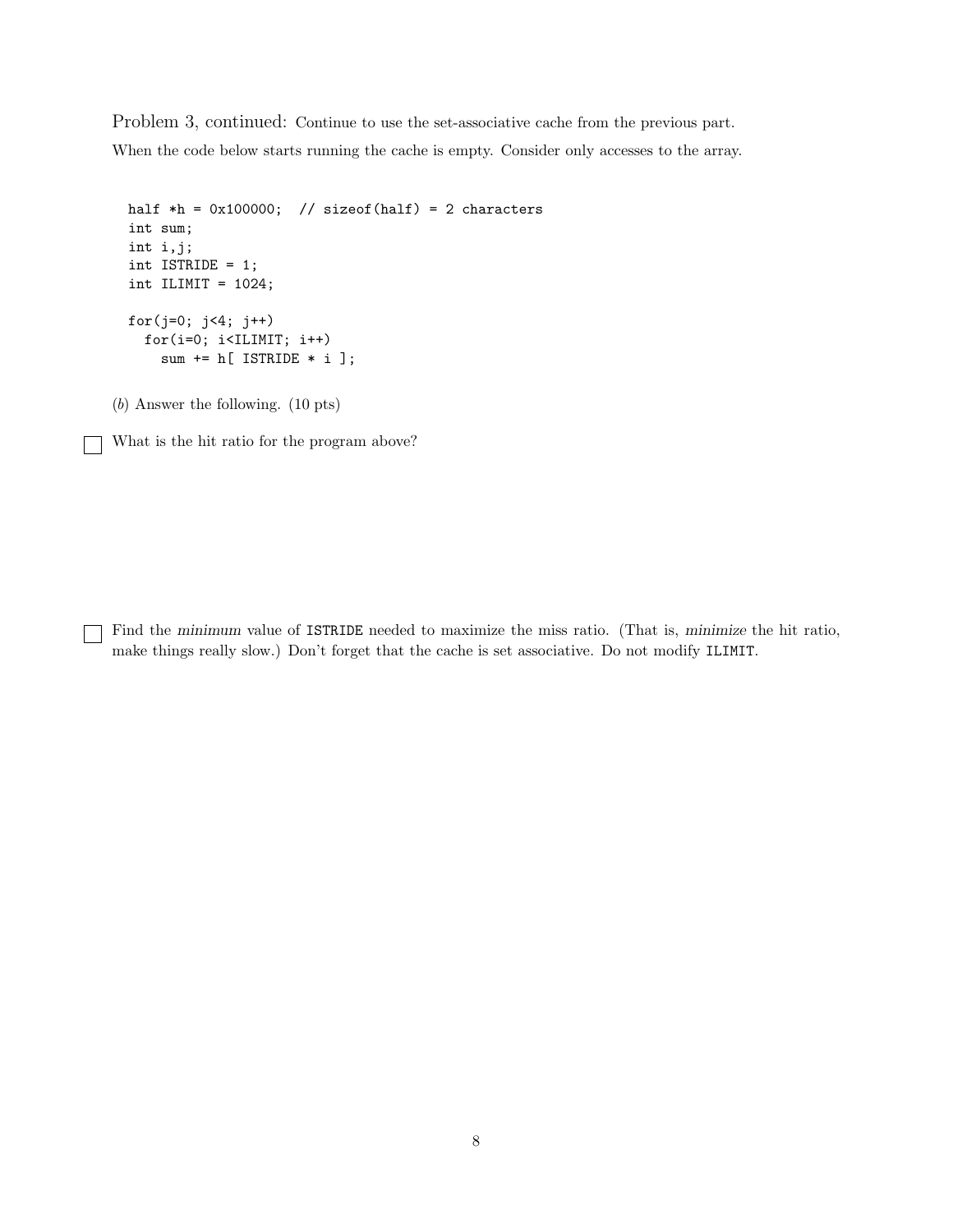Problem 4: Answer each question below.

(*a*) In the pipeline execution diagram below the multiply is squashed to avoid the WAW hazard. How does this make a precise exception impossible? (5 pts)

mul.d f0, f2, f4 IF ID M1x<br>add.d f0, f6, f8 IF ID A IF ID A1 A2 A3 A4 WB

(*b*) How do processes share memory in a virtual memory system? Provide an example in which two processes share address 0x12000 but address 0x34000, used by each process, is not shared. The addresses must be used in the example. (5 pts)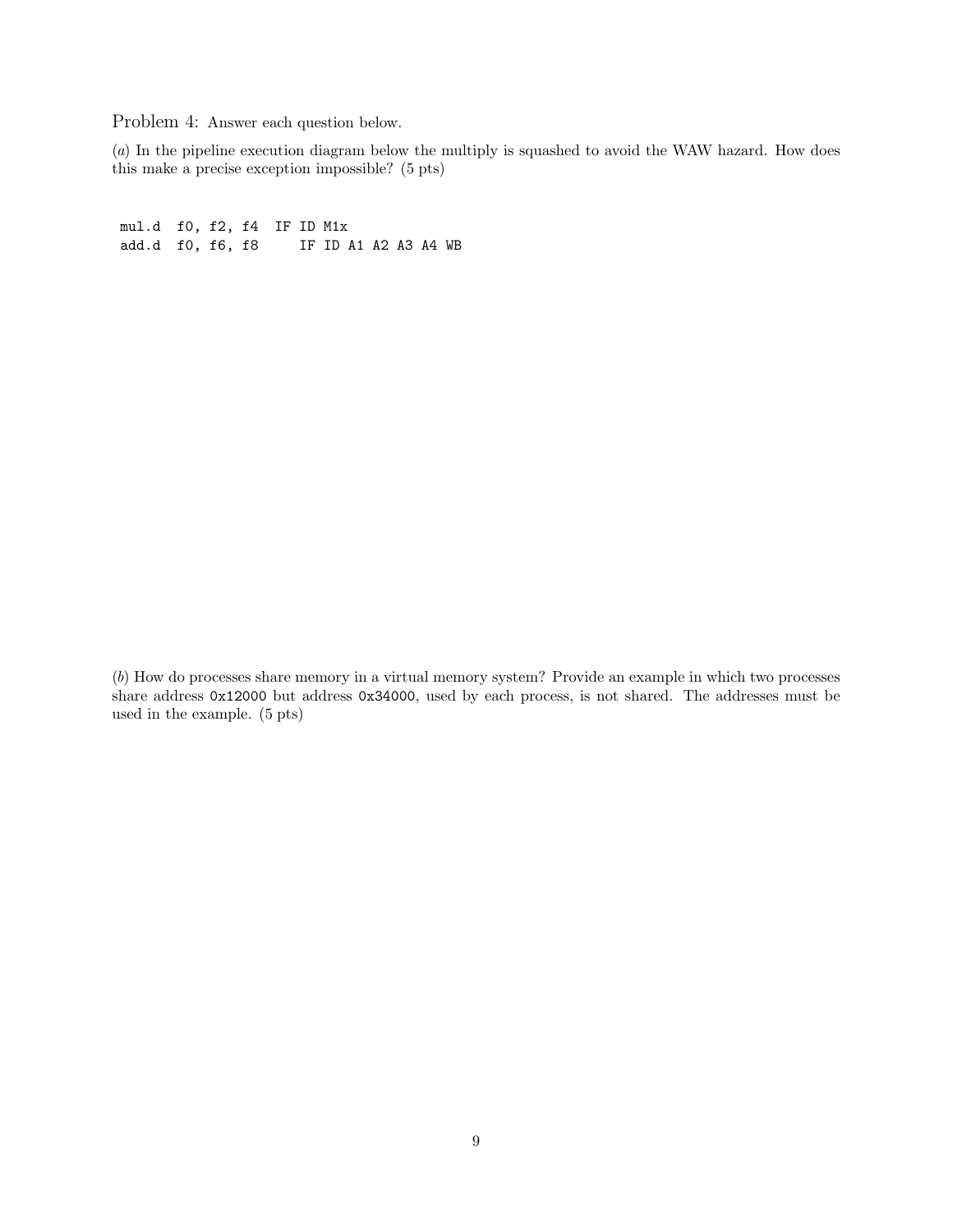(*c*) Show how the branch history table and pattern history tables are connected in a local history branch predictor. Show how the table is indexed and how its contents are used to make a prediction. (5 pts)(For partial credit show a one-level [bimodal] predictor.)